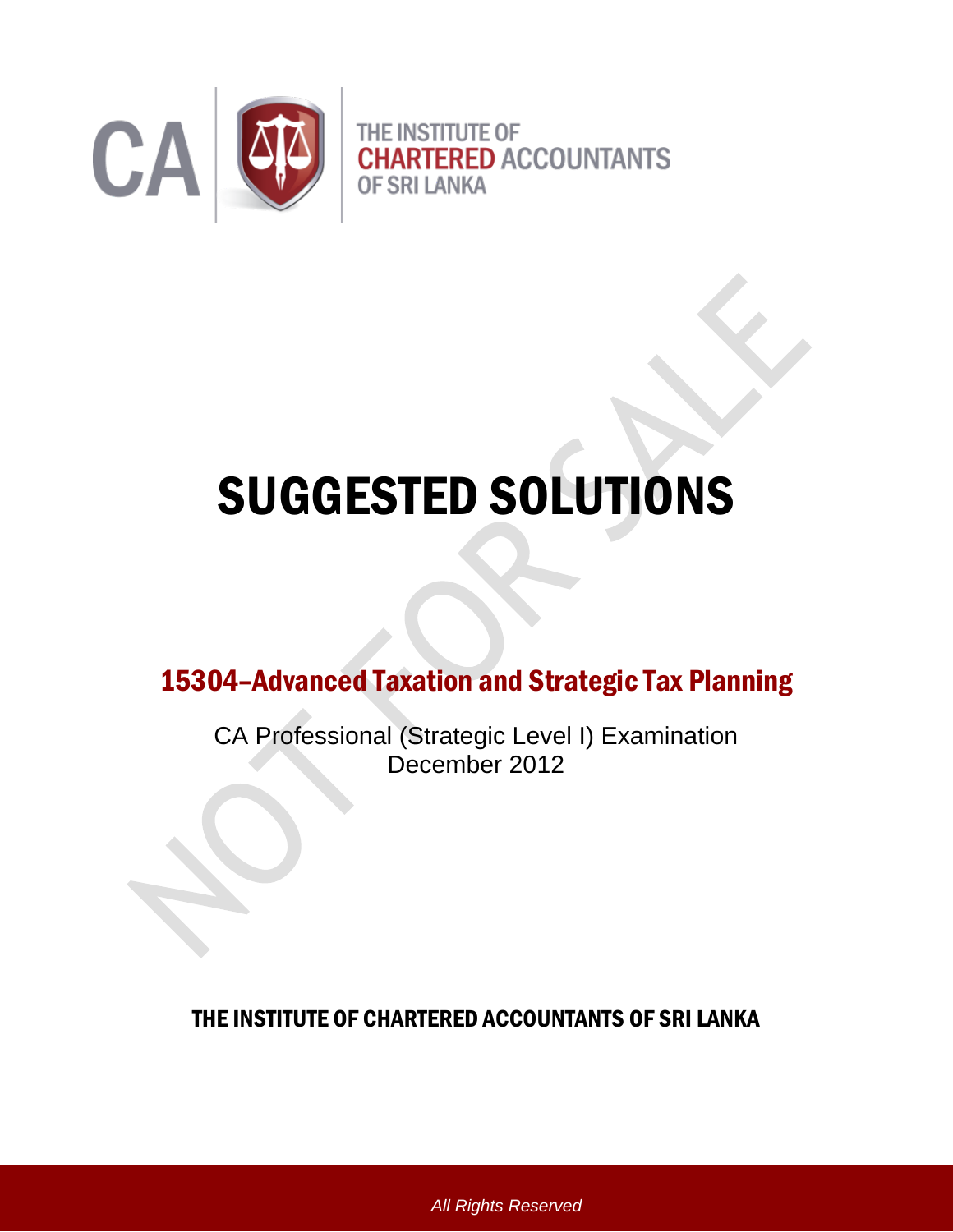# **(a)**

| <b>Smart Chips Solutions (Pvt) Ltd</b>          |                                                 |                         |           |         |  |  |
|-------------------------------------------------|-------------------------------------------------|-------------------------|-----------|---------|--|--|
|                                                 | <b>Computation of Profit from Business</b>      |                         |           | Sch.1   |  |  |
|                                                 |                                                 |                         | Rs.'000   | Rs.'000 |  |  |
|                                                 |                                                 |                         | $\ddot{}$ |         |  |  |
| Net Profit before taxation                      |                                                 |                         | 43,435    |         |  |  |
| <b>Item Considered Separately</b>               |                                                 |                         |           |         |  |  |
| Profit on disposal of Fixed Assets              |                                                 |                         |           | 135     |  |  |
|                                                 | Trade Receipt/Tax Profit on Disposal            | Note 3                  | 50        |         |  |  |
| <b>Item Disallowed</b>                          |                                                 |                         |           |         |  |  |
|                                                 | Staff Training - local workshops and seminars   | Allowed                 |           |         |  |  |
|                                                 | Staff Training - Foreign workshops and seminars | Allowed                 |           |         |  |  |
| Advertising                                     | -at Trade fairs in Mexico and Dubai             | Allowed                 |           |         |  |  |
| Advertising                                     | -in Local magazine                              | 25% Disallowed          | 25        |         |  |  |
| Entertainment                                   |                                                 |                         | 985       |         |  |  |
|                                                 | Foreign travelling-Promotion of Exports         | Allowed                 |           |         |  |  |
| Foreign travelling- for other purposes          |                                                 | Note1                   | 100       |         |  |  |
| <b>Interest on Lease</b>                        |                                                 |                         | 1,700     |         |  |  |
| Stamp Duty on Share issued during the year      |                                                 |                         | 50        |         |  |  |
| Royalties                                       |                                                 | Note 4                  | 2,000     |         |  |  |
| Provision for Doubtful Debts                    |                                                 | Note 5                  | 526       |         |  |  |
| <b>Accounting Depreciation</b>                  |                                                 |                         | 2,424     |         |  |  |
| Amortization                                    |                                                 |                         | 750       |         |  |  |
| Tax on General Manager Salary                   |                                                 |                         | 260       |         |  |  |
| <b>Item Allowed</b>                             |                                                 |                         |           |         |  |  |
| Research Expenses (other than capital expenses) |                                                 | <b>Double Deduction</b> |           | 1,000   |  |  |
| Research Expenses (other than capital expenses) |                                                 | Allowed                 |           |         |  |  |
| Research Expenses (capital expenses)            |                                                 | Lab Equip               |           | 1,000   |  |  |
| <b>Research Expenses (capital expenses)</b>     |                                                 | Computer                |           | 200     |  |  |
| <b>Depreciation Allowance</b>                   |                                                 | Note 2                  |           | 5,825   |  |  |
| <b>Lease Rentals</b>                            |                                                 | Note 6                  |           | 3,360   |  |  |
| Donation                                        |                                                 |                         | 100       |         |  |  |
|                                                 |                                                 |                         | 52,405    | 11,520  |  |  |
| <b>Adjusted Profit</b>                          |                                                 |                         | 40,885    |         |  |  |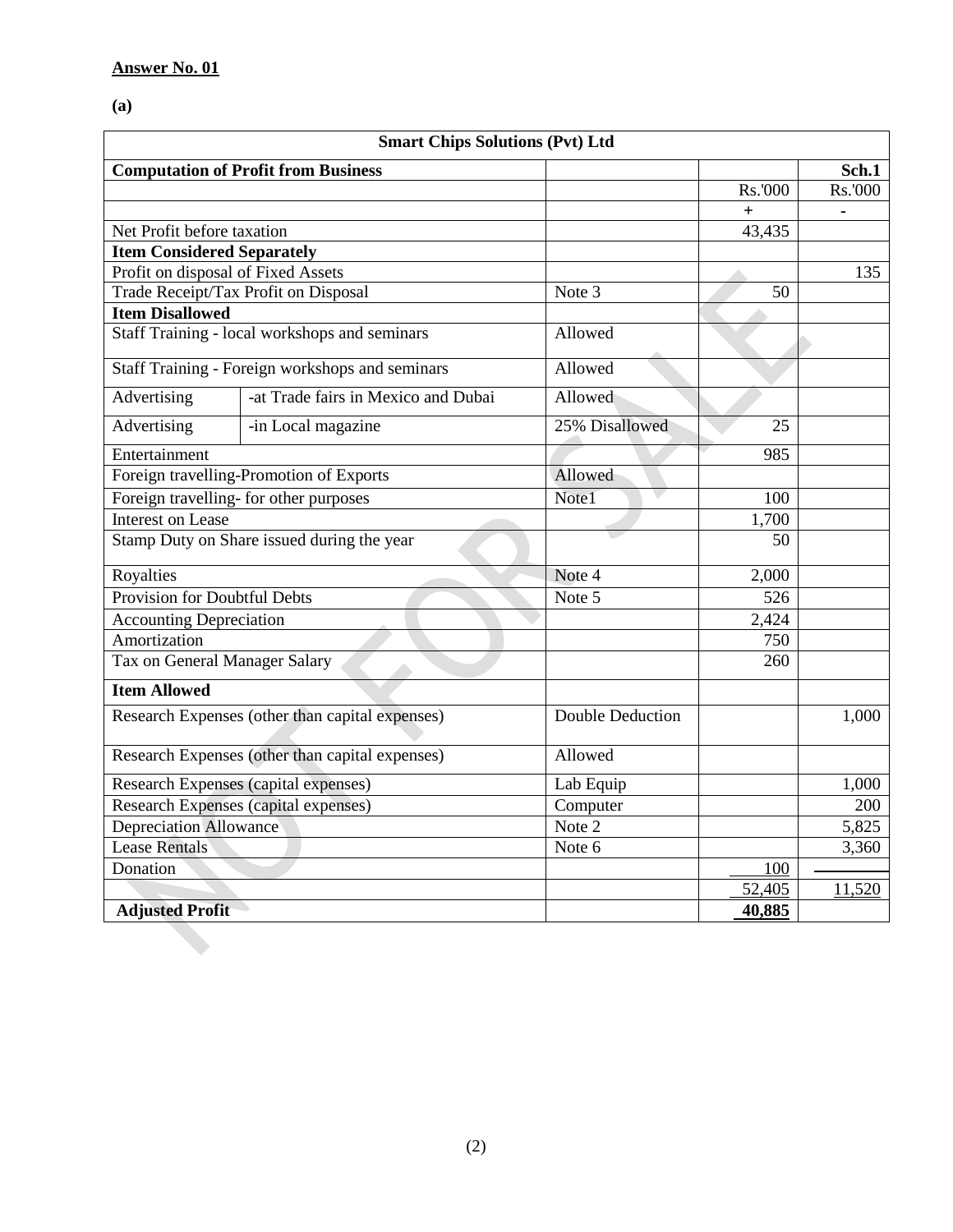# **Smart Chips Solutions (Pvt) Ltd**

| <b>Income From Trade or Business</b>     |            | Sch.1  | 40,885  |  |
|------------------------------------------|------------|--------|---------|--|
| <b>TSI</b>                               |            |        | 40,885  |  |
| Less: Deduction Under S.32               |            |        |         |  |
| Loss BF                                  | Note 7     | 560    |         |  |
| Limited to 35% of TSI or loss which ever |            |        |         |  |
| Royalties paid                           | Note 4     | 1,380  | (1,940) |  |
| AI                                       |            |        | 38,945  |  |
| Less: Deduction Under S.34               |            |        |         |  |
| QP                                       |            |        |         |  |
| Donation                                 |            | 60     | (60)    |  |
| (20 % of AI or 500,000)                  | <b>Not</b> |        |         |  |
| <b>Donation-Cultural Event</b>           | allowed    |        |         |  |
| <b>Taxable Income</b>                    |            |        | 38,885  |  |
| Taxation                                 |            |        |         |  |
| Tax on Taxable Income                    | 10%        | 38,885 | 3,888   |  |
| Dividend Tax                             | 10%        | 500    | 50      |  |
| Gross Income Tax                         |            |        | 3,938   |  |

 $\overline{\phantom{0}}$ 

| (ii)  | <b>Computation of Distributable Profit</b>        |                        |          |               |
|-------|---------------------------------------------------|------------------------|----------|---------------|
|       |                                                   |                        |          | <b>Rs.000</b> |
|       | Book profit as per Income Statement               |                        |          | 43,435        |
| Less: | Income Tax for the year                           |                        |          | (3,888)       |
|       | <b>Acquisition of Capital Assets</b>              | Tangible               | 20,100   |               |
|       |                                                   | Intangible             | 7,500    |               |
|       |                                                   | Improvements           |          |               |
|       |                                                   | <b>Lease Machinery</b> | (10,000) | (17,600)      |
|       | Capital WIP Not Deductible                        |                        |          |               |
|       |                                                   |                        |          | 21,947        |
| Add:  | Depreciation on additions to PPE                  |                        |          |               |
|       | As per accounts                                   |                        | 3,174    |               |
|       | On previous Year                                  |                        | (85)     |               |
|       | On previous Year                                  |                        | (100)    | 2,989         |
|       | <b>Distributable Profit</b>                       |                        |          | 24,935        |
|       | Minimum Distribution To be made before 30.09.2012 |                        | 10%      | 2,494         |
|       | Distribution already made                         |                        |          | (500)         |
|       | Balance Should have been Distributed              |                        |          | 1,994         |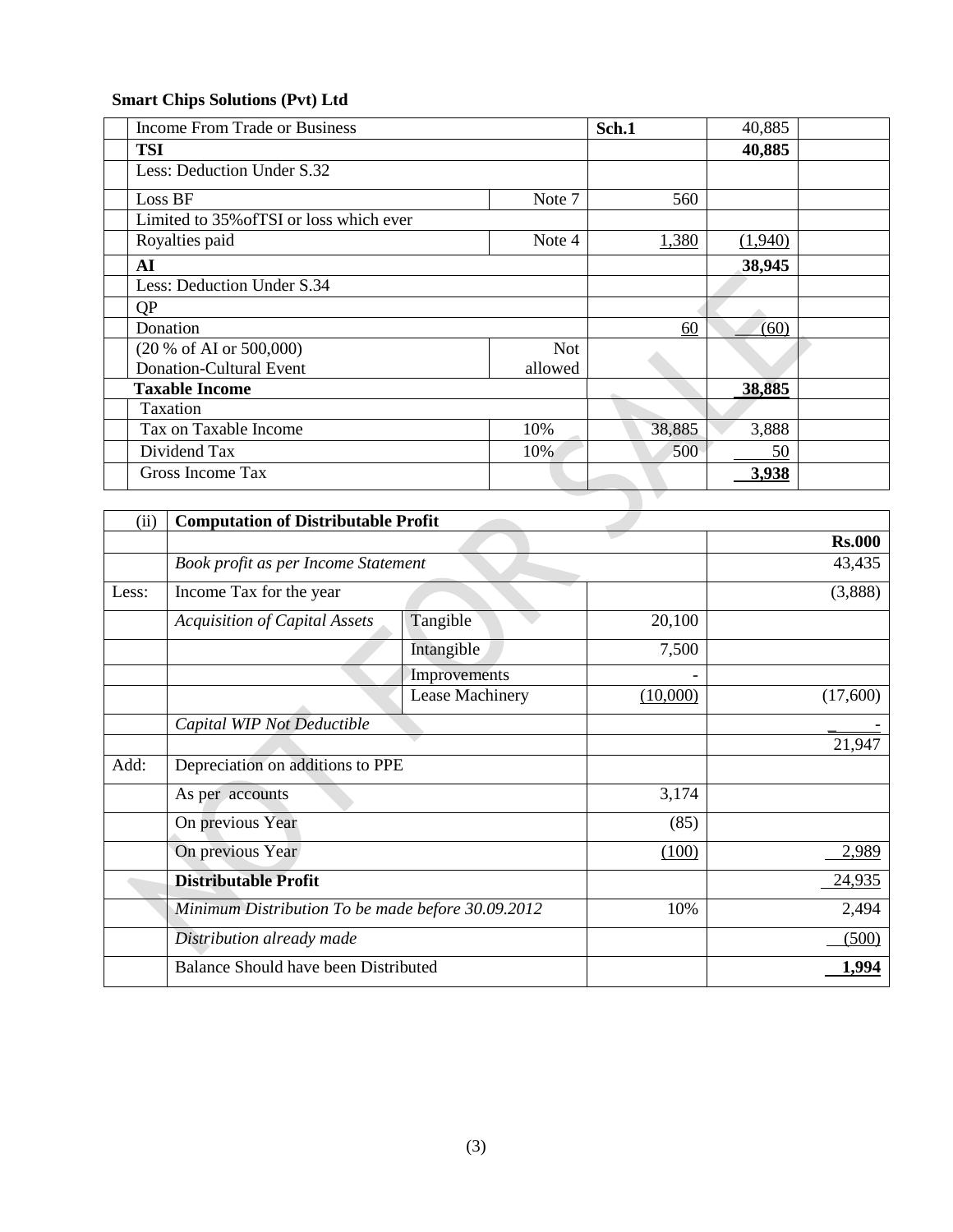# As per the Section 94 of the Inland Revenue Act

*Where royalties are borne directly or indirectly by a person resident in Sri Lanka; or deductible under section 32, such royalties shall be deemed to be profits and income arising in or derived from Sri Lanka.*

As per the Section 39 of the Inland Revenue Act when it is paid to company, partnership or body of persons outside Sri Lanka, tax rate is applicable is 15% (5th Schedule). Where double tax agreement between the countries is exits, the rate in the agreement is applicable.

## **Note 1 Foreign travelling- for other purposes**

Trade Profit in 2010/11 - Nil Therefore it is not allowable

|  | Note 2 | <b>Depreciation Allowances</b> |  |
|--|--------|--------------------------------|--|
|--|--------|--------------------------------|--|

|                               |                                                                                 | Rs.   |                  | Rs.                       |  |
|-------------------------------|---------------------------------------------------------------------------------|-------|------------------|---------------------------|--|
| Year of<br><b>Acquisition</b> | <b>Item</b>                                                                     | Cost  | Rate %           | <b>Claim for the Year</b> |  |
| 2010/11                       | Land - (No Depreciation allowance)<br>is claimable)                             |       | ۰                |                           |  |
| 2010/11                       | <b>Building-Factory</b>                                                         | 8,000 | 62/3             | 533                       |  |
| 2011/12                       | Building-Additions-                                                             | 2,000 | no               |                           |  |
| 2011/12                       | <b>Building-New</b>                                                             | 1,500 | 10               | 150                       |  |
| 2011/12                       | Machinery & Equipment                                                           | 500   | 33<br>1/3        | 167                       |  |
| 2011/12                       | Delivery Van                                                                    | 3,000 | 20               | 600                       |  |
| 2011/12                       | Office Furniture & Fittings                                                     | 1,000 | 20               | 200                       |  |
| 2011/12                       | Office Equipment                                                                | 600   | 33<br>200<br>1/3 |                           |  |
| 2011/12                       | Lab Equipment                                                                   | 500   |                  | Allowed under R&D         |  |
| 2011/12                       | <b>Computer Equipment</b><br>(100 allowed under R&D)                            | 900   | 25               | 225                       |  |
| 2011/12                       | Machinery on Lease<br>(No Depreciation allowance<br><sup>is</sup><br>claimable) |       |                  |                           |  |
| 2011/12                       | Locally developed Software                                                      | 2,500 | 100              | 2,500                     |  |
| 2011/12                       | <b>Internationally Developed Software</b>                                       | 5,000 | 25               | 1,250                     |  |
|                               |                                                                                 |       |                  | 5,825                     |  |

No Depreciation Allowance on capital WIP

**(b)**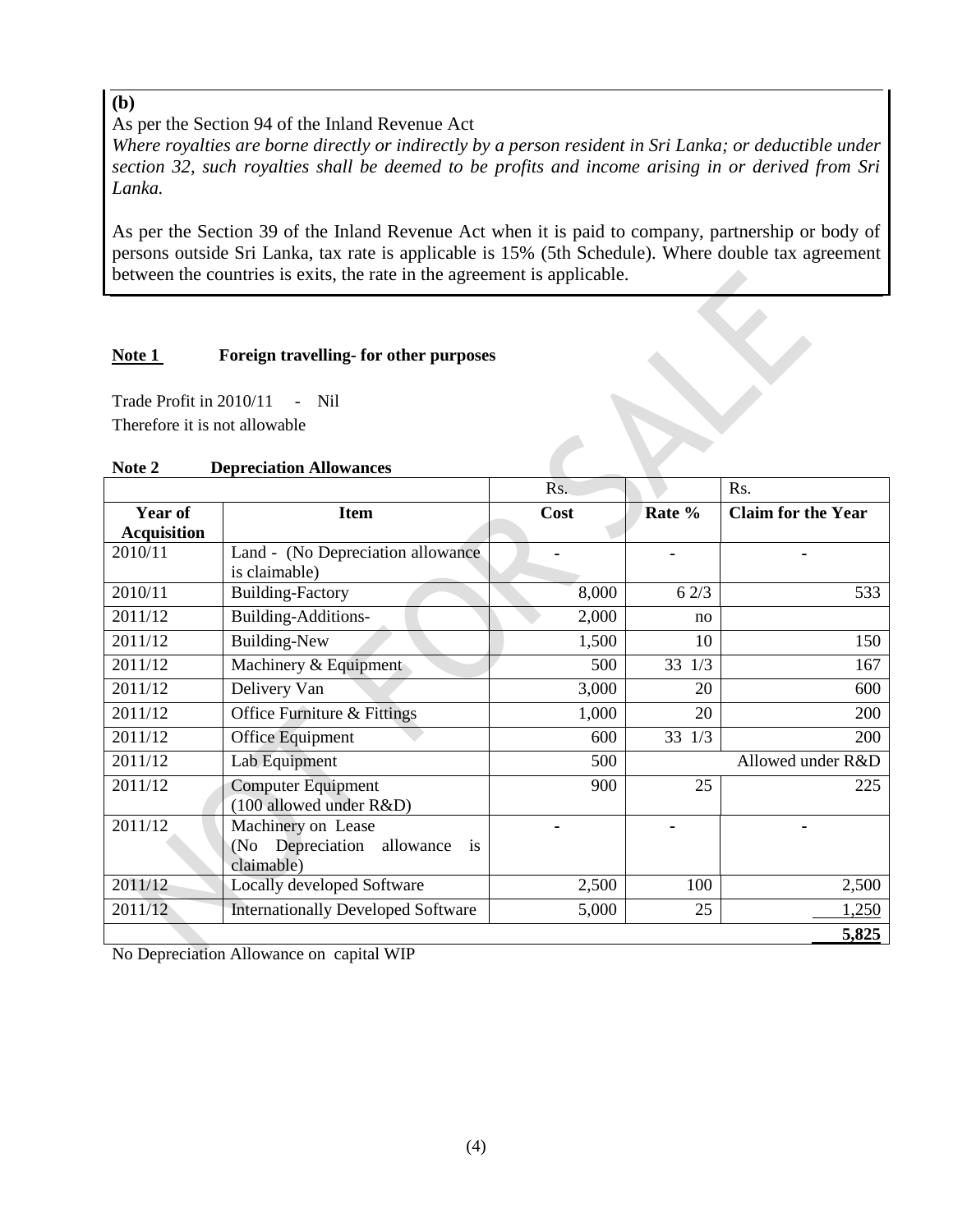| Note 3 | <b>Profit on Disposal of PPE</b>     |     |       |
|--------|--------------------------------------|-----|-------|
|        | Cost                                 | 900 |       |
|        | Depreciation                         | 85  |       |
|        | WDV at the time Disposed             | 815 |       |
|        | <b>Accounting Profit</b>             | 135 |       |
|        | <b>Sales Proceeds</b>                |     | 950   |
|        | Less: Tax WDV                        |     | (900) |
|        | Trade Receipt/Tax Profit on Disposal |     | 50    |

Company is not the owner as at 31.03.12- Company cannot claimed Depreciation allowance at the end of the year 

| Note 4     | <b>Royalties</b>                                                      |        |
|------------|-----------------------------------------------------------------------|--------|
|            | <b>Royalties Due</b>                                                  |        |
|            | 1 % of the Turnover 200,000                                           | 2,000  |
|            | Payables as at 31.03.2012                                             | 620    |
|            | Paid during the year                                                  | 1,380  |
| Note 5     | <b>Provision for Doubtful Debts</b>                                   |        |
|            | Net Amount-95%                                                        | 9,992  |
|            | Gross amount -100%                                                    | 10,518 |
|            | Provision for Doubtful Debts                                          | 526    |
| Note 6     | <b>Lease Rentals</b>                                                  |        |
|            | Cost of the machinery                                                 | 10,000 |
|            | <b>Rentals Paid</b>                                                   | 4,200  |
|            | <b>Total Lease Value</b>                                              | 16,800 |
|            | Maximum Claimable 1/5 of                                              | 3,360  |
|            | claimed                                                               | 3,360  |
| Note 7     | Pre operational Expenses-Trade Loss B/F                               |        |
|            | Staff recruitment and Training made prior to commencement of Business |        |
|            | Cost of drawing, printing of articles and Other formation Expenses    | 160    |
|            | <b>Stamp Duty on Share Capital</b>                                    | 400    |
|            | Cost of the feasibility report made prior to commencement of business |        |
|            | Staff salaries of the administration staff                            |        |
|            | Office maintenance & Other expenses                                   |        |
| Trade-Loss |                                                                       | 560    |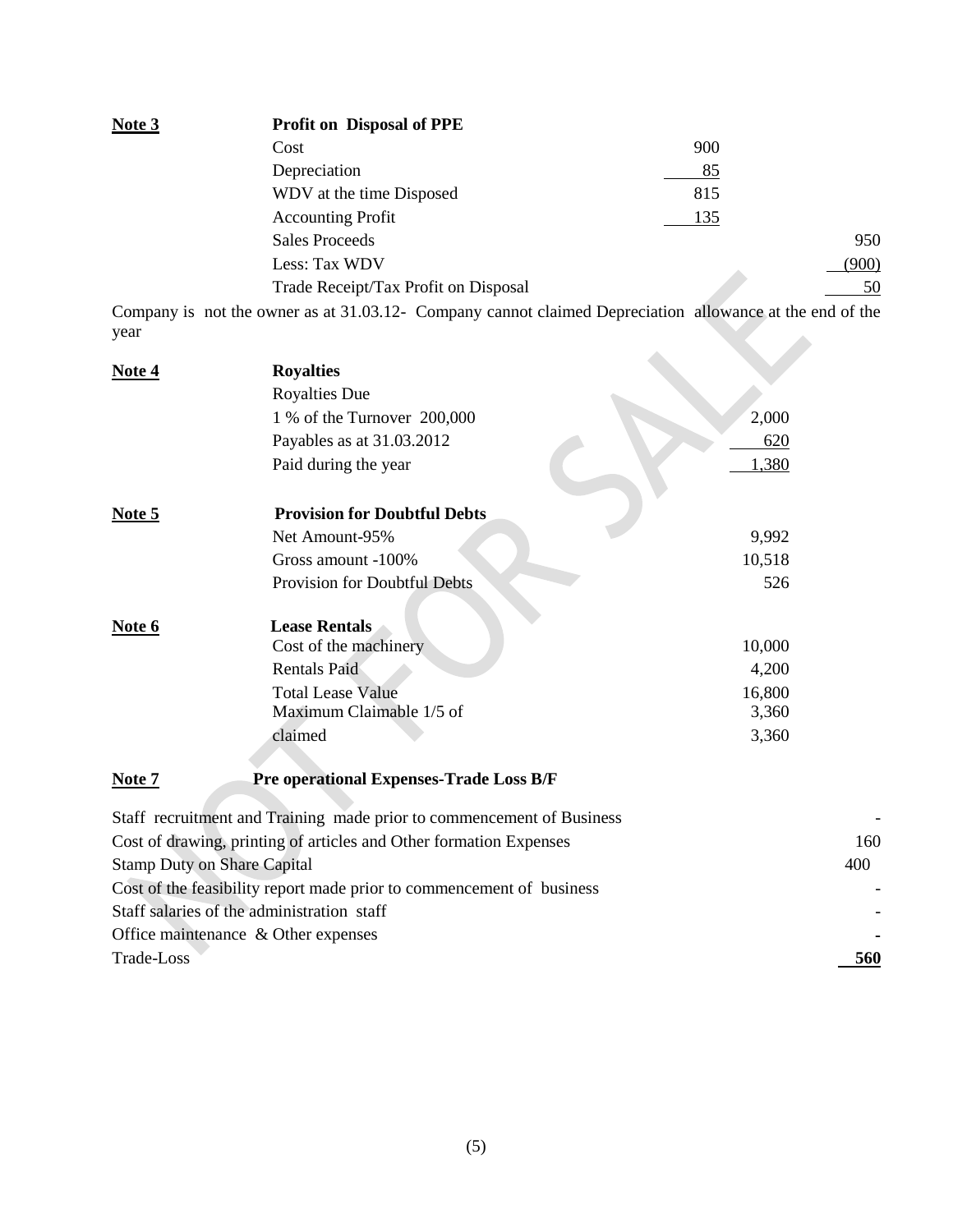**Part (a)**

## **Mr. Ranwala Computation of Balance Income Tax payable/Refund Claimed Year of Assessment 2011/12**

|                                   | <b>Employment Income</b>                                 |            |           |                         |        |
|-----------------------------------|----------------------------------------------------------|------------|-----------|-------------------------|--------|
|                                   | Salaries - 180,000 *3                                    |            |           | 540,000                 |        |
|                                   | Travelling allowance - 40,000 *3                         |            | 120,000   |                         | Exempt |
| Exemption                         |                                                          |            |           | (40,000)                |        |
| <b>EPF</b>                        |                                                          |            |           |                         |        |
|                                   | Member contribution                                      |            | 2,419,200 |                         | Exempt |
|                                   | Employer contribution                                    |            | 3,628,800 |                         | Exempt |
|                                   | <b>Investment Income</b>                                 |            | 1,340,000 |                         | Exempt |
| <b>ETF</b>                        |                                                          |            |           |                         |        |
|                                   | <b>Employer Contribution</b>                             |            |           | 907,200                 |        |
|                                   | Investment Income after 1/4/1987                         |            | 176,699   |                         | Exempt |
| Gratuity                          |                                                          |            |           | 2,310,000               |        |
|                                   | <b>Total Employment Income</b>                           |            |           | 3,717,200               |        |
|                                   | Professional Fees - as a Liquidator                      |            |           |                         |        |
|                                   |                                                          | <b>ABC</b> |           | 750,000                 |        |
|                                   |                                                          | <b>PQR</b> |           | 1,350,000               |        |
| Interest - 8% Tax deducted        |                                                          |            | 8,500     | Subject to Final<br>Tax |        |
| Partnership Profit                |                                                          |            | 1,400,000 |                         |        |
| <b>Total Statutory Income</b>     |                                                          |            | 7,225,700 |                         |        |
| Less:                             | Deduction under S.32                                     |            |           |                         |        |
| Interest                          |                                                          |            | (8,500)   |                         |        |
| <b>Assessable Income</b>          |                                                          |            | 7,217,200 |                         |        |
| Less:                             | Deduction under S.34                                     |            |           |                         |        |
|                                   | <b>Tax Free allowance</b>                                |            | 500,000   |                         |        |
|                                   | <b>Qualifying Payments</b>                               |            |           |                         |        |
|                                   | <b>Insurance - Life</b>                                  | 300,000    |           |                         |        |
|                                   | Donation                                                 | 85,000     |           |                         |        |
|                                   | (limited 1/3 AI or 75,000/-)                             |            | 75,000    |                         |        |
|                                   | Insurance - incurable disease                            | 120,000    | 120,000   |                         |        |
|                                   | <b>Insurance - House</b>                                 | <b>Not</b> |           | (695,000)               |        |
|                                   |                                                          | allowed    |           |                         |        |
|                                   | <b>Taxable Income With terminal Benefits</b>             |            |           | 6,522,200               |        |
| <b>Terminal Benefits</b><br>Less: |                                                          | 3,217,200  |           |                         |        |
|                                   | Less: Terminal Benefit tax under Normal<br>Rate (Note 2) |            | (91,000)  | (3,126,200)             |        |
|                                   | <b>Taxable Income excluding terminal Benefits</b>        |            |           | 3,396,000               |        |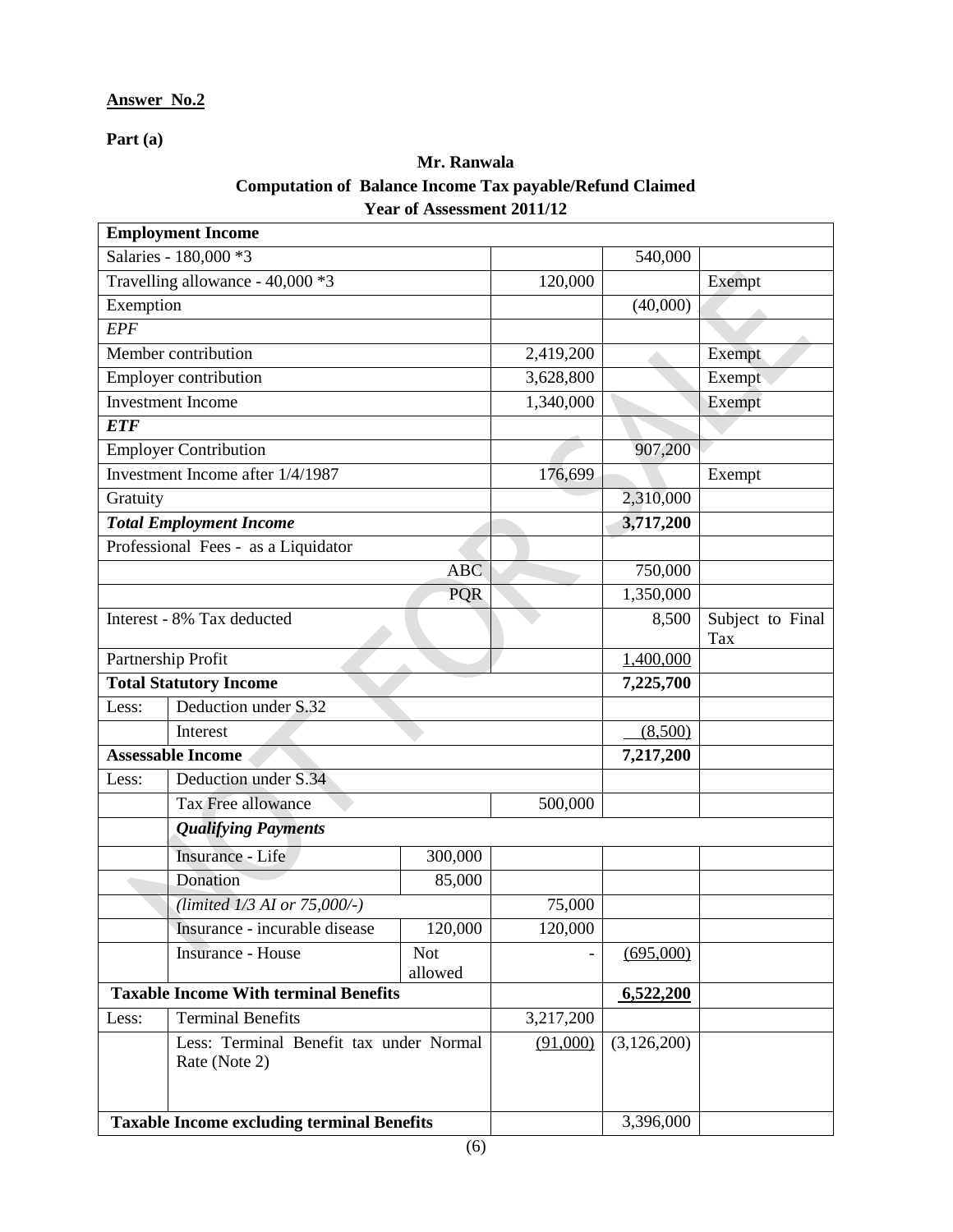|                           | (Taxable under 1st Schedule)                                                    |                            |                        |                              |            |                             |
|---------------------------|---------------------------------------------------------------------------------|----------------------------|------------------------|------------------------------|------------|-----------------------------|
| Tax on the above          |                                                                                 |                            |                        |                              |            |                             |
|                           |                                                                                 |                            | 500,000                | 4%                           | 20,000     |                             |
|                           |                                                                                 |                            | 500,000                | 8%                           | 40,000     |                             |
|                           |                                                                                 |                            | 2,100,000              | 10%                          | 210,000    | (SME<br>rate<br>max: @ 10%) |
|                           |                                                                                 |                            | 296,000                | 12%                          | 35,520     |                             |
|                           | On terminal Benefit                                                             | (Note 3)                   |                        |                              | nil        |                             |
|                           |                                                                                 |                            | 3,396,000              |                              | 305,520    |                             |
| <b>Tax Credits</b>        |                                                                                 |                            |                        |                              |            |                             |
|                           | <b>PAYE</b>                                                                     |                            |                        | 32,415                       |            |                             |
|                           | <b>Self Assessment Tax</b>                                                      |                            |                        | 200,000                      |            |                             |
|                           | Partnership Tax                                                                 | 1,400,000 *305,520         |                        |                              |            |                             |
|                           |                                                                                 | 7,217,200                  |                        | 59,265                       |            |                             |
|                           | Paid                                                                            | 89,600                     |                        |                              | (291, 680) |                             |
|                           |                                                                                 |                            |                        |                              |            |                             |
|                           |                                                                                 | <b>Balance Payable now</b> |                        |                              | 13,840     |                             |
|                           |                                                                                 |                            |                        |                              |            |                             |
| Note 1                    | <b>Partnership Profit and Tax</b>                                               |                            |                        |                              |            |                             |
|                           | Partnership Divisible Profit                                                    |                            |                        |                              | 3,000,000  |                             |
| <b>Tax Free Allowance</b> |                                                                                 |                            | (600,000)              |                              |            |                             |
| Taxable Profit            |                                                                                 |                            | 2,400,000              |                              |            |                             |
| Partnership @8%           |                                                                                 |                            | 192,000                |                              |            |                             |
|                           | Applicable to Mr. Ranwela                                                       |                            | 1,400,000<br>3,000,000 | $X$ 192,000 =                | 89,600     |                             |
|                           |                                                                                 |                            |                        |                              |            |                             |
| Note 2                    | <b>Gratuity Liable under Normal Rates</b>                                       |                            |                        |                              |            |                             |
|                           | Gratuity                                                                        |                            |                        |                              | 2,310,000  |                             |
|                           | Maximum under Concessionary Rate                                                |                            |                        |                              |            |                             |
|                           | Average last 3 Years-Concessionary Rate                                         |                            |                        | 105,667                      |            |                             |
|                           | Total Gratuity can be taxed under Concessionary Rate                            |                            |                        |                              | 2,219,000  |                             |
|                           | <b>Liable At Normal Rates-Gratuity</b>                                          |                            |                        |                              | 91,000     |                             |
|                           |                                                                                 |                            |                        |                              |            |                             |
| Note 3                    | <b>Tax Terminal Benefits</b>                                                    |                            |                        | Period is more than 20 years |            |                             |
|                           | First                                                                           | 5,000,000.00               |                        | nil                          |            |                             |
|                           | <b>Next</b>                                                                     | 1,000,000.00               |                        | 5%                           |            |                             |
|                           | on Balance                                                                      |                            |                        | 10%                          |            |                             |
|                           | No tax as less than the 5,000,000/-                                             |                            |                        |                              |            |                             |
|                           | <b>Alternative Answer - Note 3</b>                                              |                            |                        |                              |            |                             |
|                           |                                                                                 |                            |                        |                              |            |                             |
|                           | Rs.68,000 is also acceptable provided it is considered as subject to final tax. |                            |                        |                              |            |                             |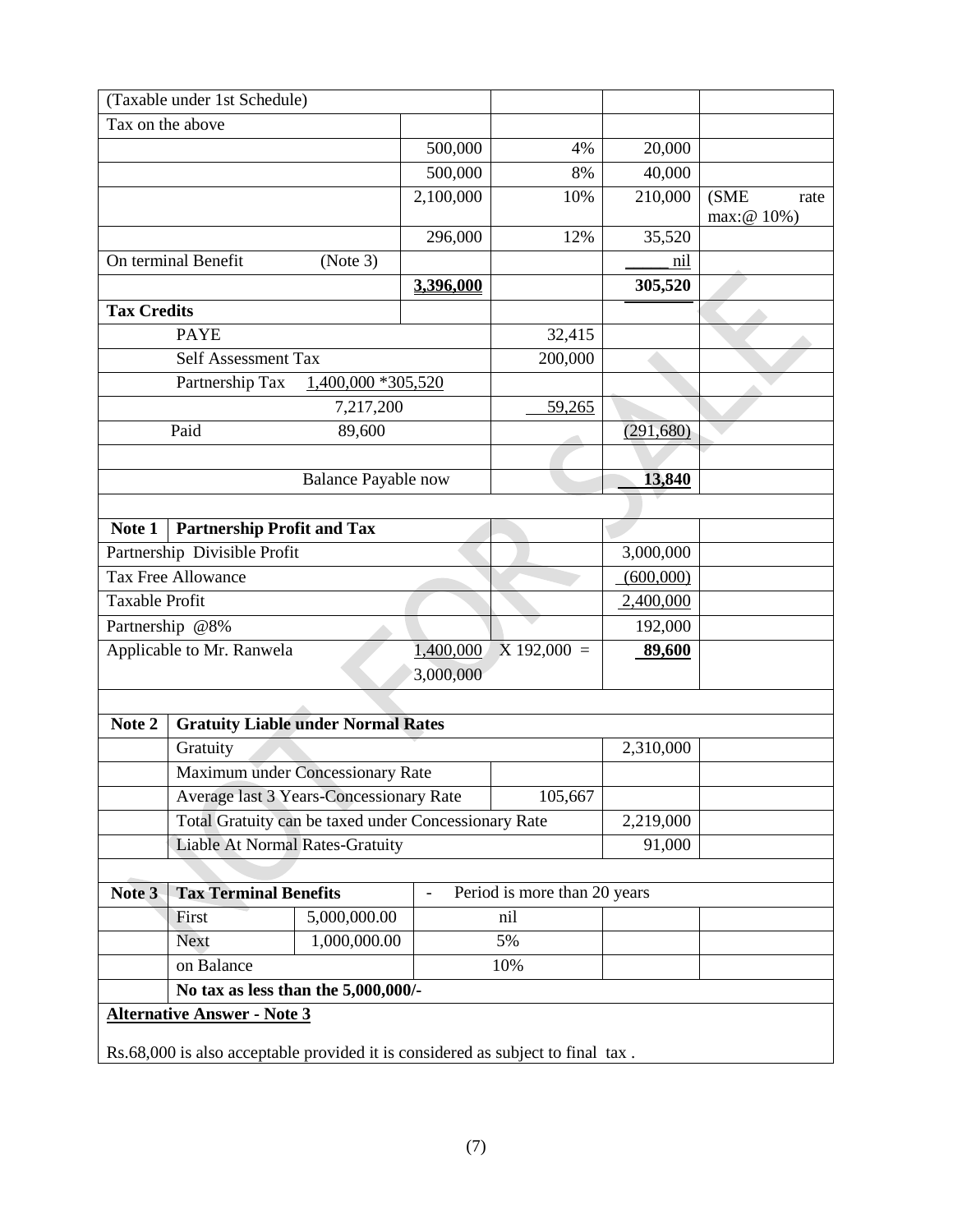### **Part (b)**

Individual has to make an application to close the income tax file from records maintained by the CGIR on the basis that such individual is deriving income only from sources on which taxes are paid at source and such taxes are treated as final tax.If the CGIR satisfied on the application made, CGIR may close the record of the income tax file after 1/4/2011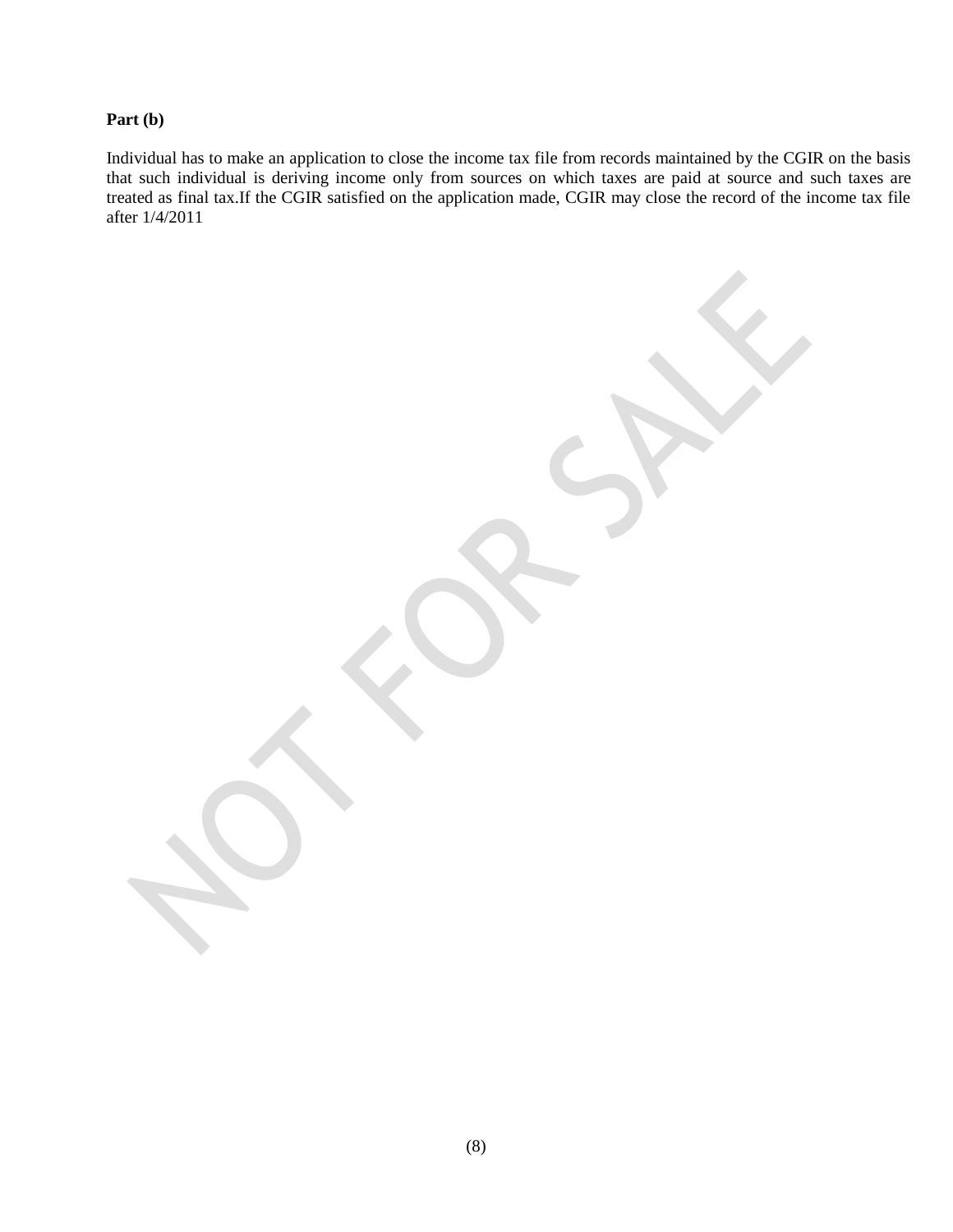(a) A person can be fined for furnishing an incorrect return, only where the assessment issued to him exceeds the amount of assessable income or taxable income stated in the return and the assessment becomes final and conclusive under the section 171,unless it is proved that the incorrect amounts are not due to fraud or willful negligence.

The fine is an aggregate of a sum not exceeding two thousand rupees and an amount equal to twice the excess tax. The management view is not correct as the requirements to impose a fine are not evident in this case.

(b) Following points are considered

- $\triangleright$  should appeal within thirty days of receiving the determination from Commissioner General of Inland Revenue.
- $\triangleright$  Shall state the all relevant details of determination(Including name and address of his authorized representative-if any)
- $\triangleright$  Shall Pay 25% of the tax in dispute to the Commission or produce bank guarantee for the same amount
- $\triangleright$  To be delivered to the Secretary of Commission
- (c) As per the facts given there are three components of the refund claimed;

|           | • WHT deducted                    | (Rs.20,000) |
|-----------|-----------------------------------|-------------|
|           | • Error in claiming Refund        | (Rs.10,000) |
| $\bullet$ | Excess of self assessment payment | (Rs. 5,000) |

As per the Section 32 of the Inland Revenue Act, Interest which is subject to WHT does not form part of the assessable Income of the individual.

As per the Section200(8) no refund is due in relation to income tax paid by deduction at source , if corresponding income is not included in the assessable income for that year of assessment.

As per the section 200 when the excess tax paid only refund is due. Therefore amount claimed by error is not tax paid in excess and no refund is due.

As no refund is due on the withholding tax and on error in the return, assessors view is correct.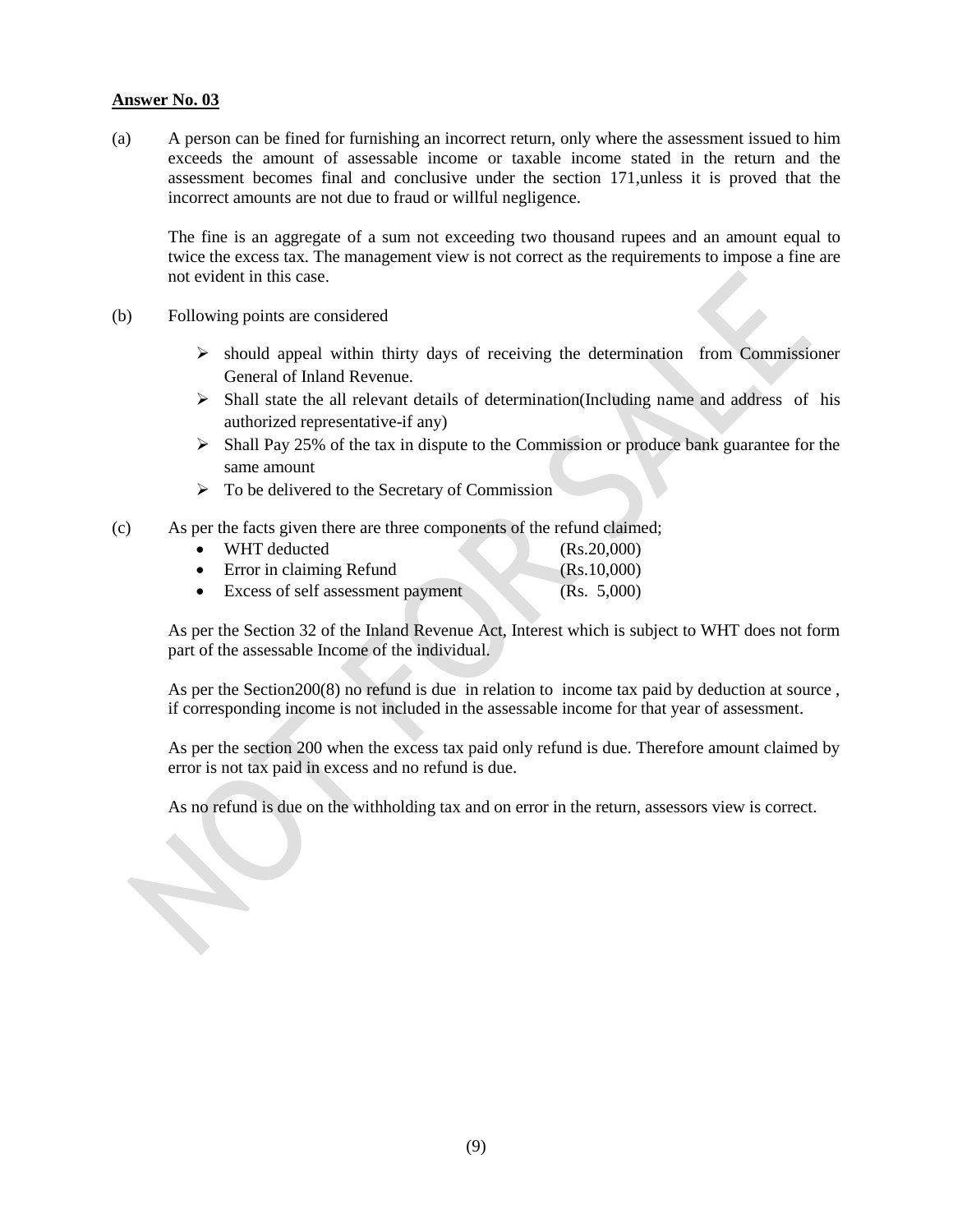## **Part (a)**

| <b>Standard Supplies</b>                                |           |            |     |                          |  |
|---------------------------------------------------------|-----------|------------|-----|--------------------------|--|
|                                                         | US \$     | <b>LKR</b> |     |                          |  |
| Wickramasigehe                                          |           | 2,700,000  |     |                          |  |
| Advance                                                 |           | 187,500    |     |                          |  |
| Watson &co.                                             | 1,000     | 120,000    |     |                          |  |
| (Note 2)                                                |           |            |     |                          |  |
|                                                         |           | 3,007,500  | 12% | 360,900                  |  |
| <b>Suspended Supplies</b>                               |           |            |     |                          |  |
| Sivagi                                                  |           | 600,000    |     |                          |  |
| KG                                                      |           | 500,000    |     |                          |  |
|                                                         |           | 1,100,000  | 12% | 132,000                  |  |
|                                                         |           |            |     |                          |  |
| Zero Rated                                              |           |            |     |                          |  |
| Panema                                                  | 1,500     | 180,000    | 0%  | $\overline{\phantom{0}}$ |  |
|                                                         |           |            |     |                          |  |
|                                                         |           | 4,287,500  |     | 492,900                  |  |
|                                                         |           |            |     |                          |  |
|                                                         |           |            |     |                          |  |
| <b>Excluded Supplies</b>                                |           | Nil        |     |                          |  |
| <b>Total Input Available</b>                            |           |            |     |                          |  |
| Car                                                     | 2,200,000 | 264,000    |     |                          |  |
| Hall                                                    | 10,000    | 1,200      |     |                          |  |
| others                                                  | 37,500    | 4,500      |     |                          |  |
|                                                         | 2,247,500 | 269,700    |     |                          |  |
|                                                         |           |            |     |                          |  |
| Disallowable Inputs                                     |           | (264,000)  |     |                          |  |
| Allowable inputs                                        |           | 5,700      |     |                          |  |
| Claimable Inputs-on Zero Rated & Suspended              | 1,702     |            |     |                          |  |
| - Note 1                                                |           |            |     |                          |  |
| Claimable Inputs-on Standard                            | 3,998     |            |     | (5,700)                  |  |
| VAT Credit note                                         |           |            |     | (1,200)                  |  |
| <b>Gross VAT Payable</b>                                |           |            |     | 486,000                  |  |
| <b>SVAT Credit Vouchers</b>                             |           |            |     | (132,000)                |  |
|                                                         |           |            |     |                          |  |
| Unabsorbed Input VAT B/F -as at 31.12.10                | 38,000    |            |     |                          |  |
| Input<br><b>VAT</b><br>Unabsorbed<br>B/F<br>$-as$<br>at |           |            |     |                          |  |
| 30.06.12(Available)                                     | 15,000    |            |     |                          |  |
| Claimable for July 2012                                 | 10%       |            |     | (3,800)                  |  |
| <b>Balance Tax Payable</b>                              |           |            |     | 350,200                  |  |
| Unabsorbed Input VAT C/F                                | 11,200    |            |     |                          |  |
|                                                         |           |            |     |                          |  |
| $= 5,700 * 1,280,000 = 7,296,000,000$<br>Note 1:        |           |            |     |                          |  |
| $= 7,296,000,000 / 4,287,500 = 1,702$                   |           |            |     |                          |  |
|                                                         |           |            |     |                          |  |
| alternatively 120,000/112*100=107,143)<br>Note 2:       |           |            |     |                          |  |
|                                                         |           |            |     |                          |  |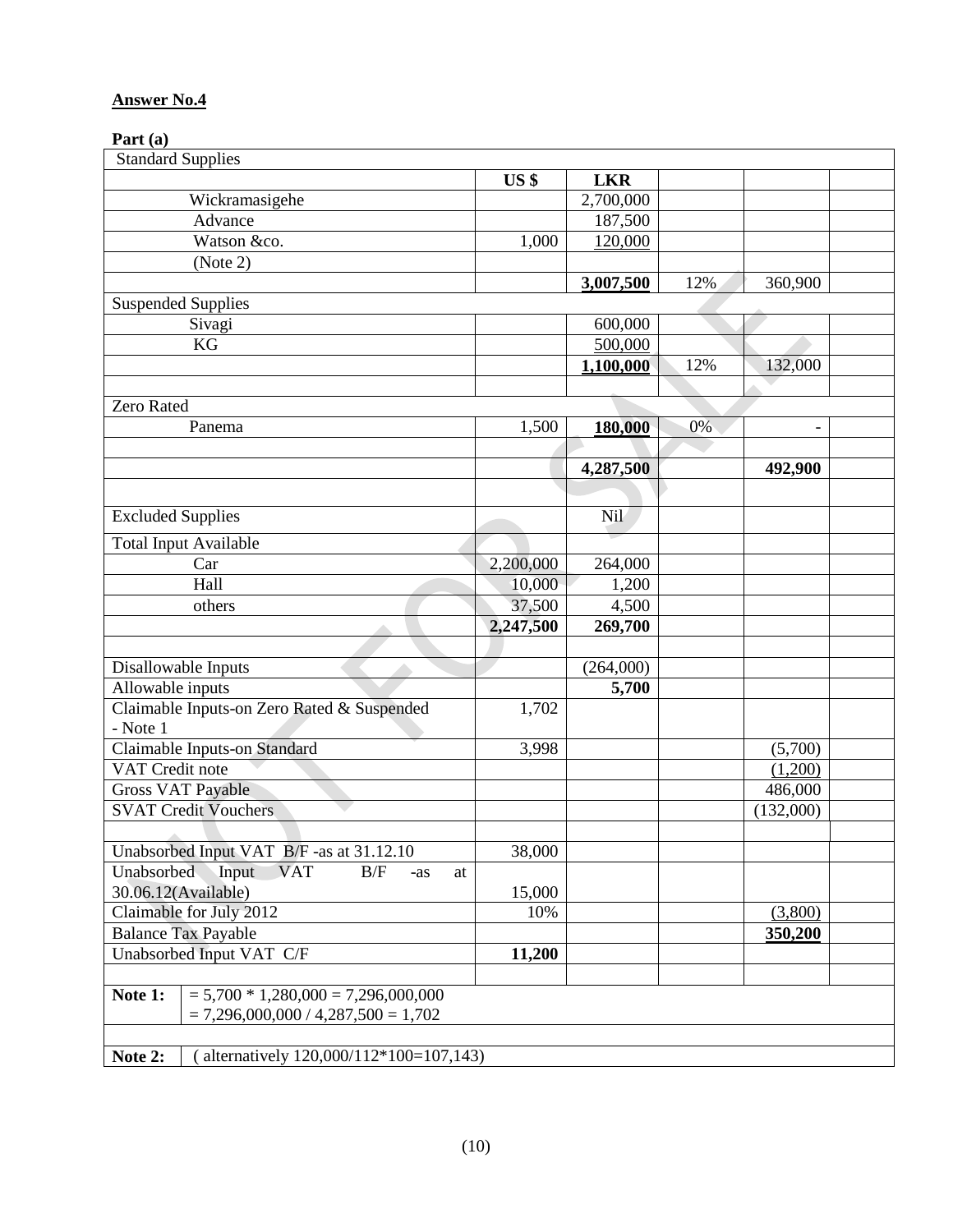#### **Part (b)**

When a recipient of the supply misplaced the tax invoice, he can claim the input tax by obtaining a copy of the tax invoice clearly marked "Copy Only". Therefore Accountant's view is not correct.

 $\Delta$ 

#### **Answer No. 05**

| <b>Receipts</b> |
|-----------------|
|                 |

| (1)                               | Membership fees      | Rs. 4,800,000  |
|-----------------------------------|----------------------|----------------|
| (2)                               | <b>Entrance fees</b> | 400,000<br>Rs. |
| (3)                               | Gross rent           | Rs. 2,400,000  |
| (4)                               | Dividends            | 270,000<br>Rs. |
| (5)                               | Interest (net)       | 180,000<br>Rs. |
| (6)                               | Interest (TB)        | 90,000<br>Rs.  |
| Total                             |                      | Rs. 8,140,000  |
|                                   |                      |                |
| 75\% of 8,140,000 = Rs. 6,105,000 |                      |                |

The amount received from the members (Rs.  $4,800,000 + \text{Rs } 400,000 = \text{Rs } 5,200,000$ )

Therefore the assumption is that the club is carrying on a business and accordingly tax should be paid on *the profit of the business* and on *income from other sources*.

Accordingly income tax payable by the club is as follows:

|                                                              | Rs.       | Rs.        |
|--------------------------------------------------------------|-----------|------------|
| <b>Business receipts</b>                                     | 5,200,000 |            |
| Less: expenses                                               | 3,750,000 | 1,450,000  |
|                                                              |           |            |
| Rents                                                        | 2,400,000 |            |
| Rates                                                        | 30,000    |            |
|                                                              | 2,370,000 |            |
| 25%                                                          | 592,500   | 1,777,500  |
|                                                              |           |            |
| Dividends                                                    |           | Nil        |
| Interest FD                                                  |           | <b>Nil</b> |
| <b>Interest TB</b>                                           |           | 100,000    |
| Total statutory income, Assessable income and Taxable income |           | 3,327,500  |
| Tax payable at 10%                                           |           | 332,750    |
|                                                              |           |            |

#### (b) **Permanent Establishment**

Meaning: It means a fixed place of business in which a non-resident person carries on a business in the other country.

If a non-resident person carries on a business in the other country without having a permanent establishment, the profit from such business is liable to tax only in the country of residence. If he has a permanent establishment in the other country, the profit arising in other country as is attributable to the permanent establishment is liable to tax in the other country as well.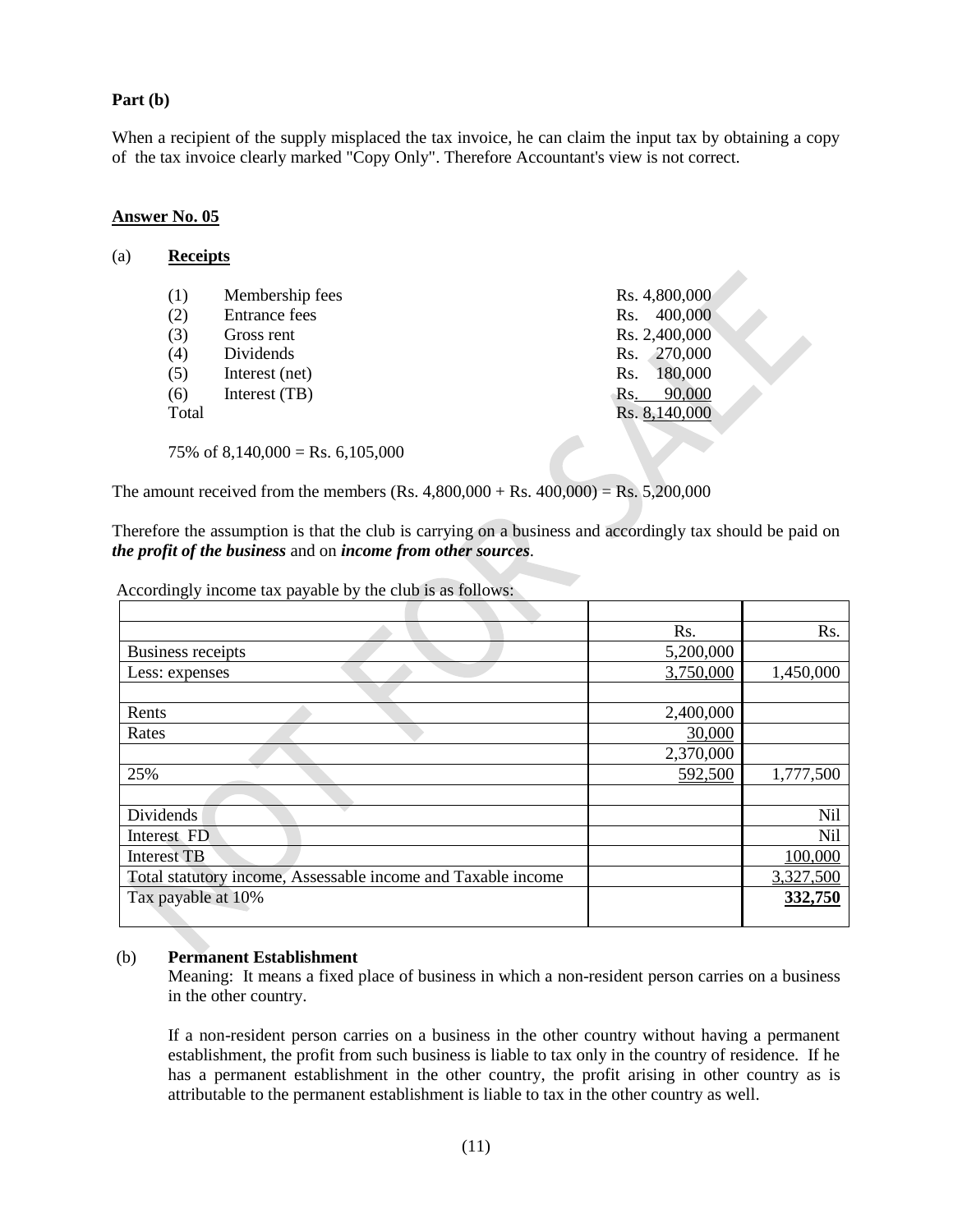(1) For a transaction to be an adventure it should have been undertaken with the intention of making a profit. Mr. Joachim did not acquire the property with the intention of making a profit. the profit he made is merely incidental to the transaction. Therefore it is not a profit from an adventure and is not liable to tax.

(Speldewindvs Cs De Soysa)

(2) The Assessor is right in his view that the cost of the buildings was capital expenditure. Though the buildings were of short duration they were part of the fixed capital assets of the business. They endure the way fixed capital assets endure. Therefore, the cost is not deductible.

(Theobold vs Commissioner of Income Tax)

(3) The payments made by Mr. Wickramasekara are not annuities. The reason is that the payments are made in liquidation of and antecedent liability, namely Rs. 3,000,000 ordered by the District Court. Payment of such an amount in instalment does not make it an annuity nature of the payments made annuities.

(Rajarathnam vs. Commissioner Income Tax)